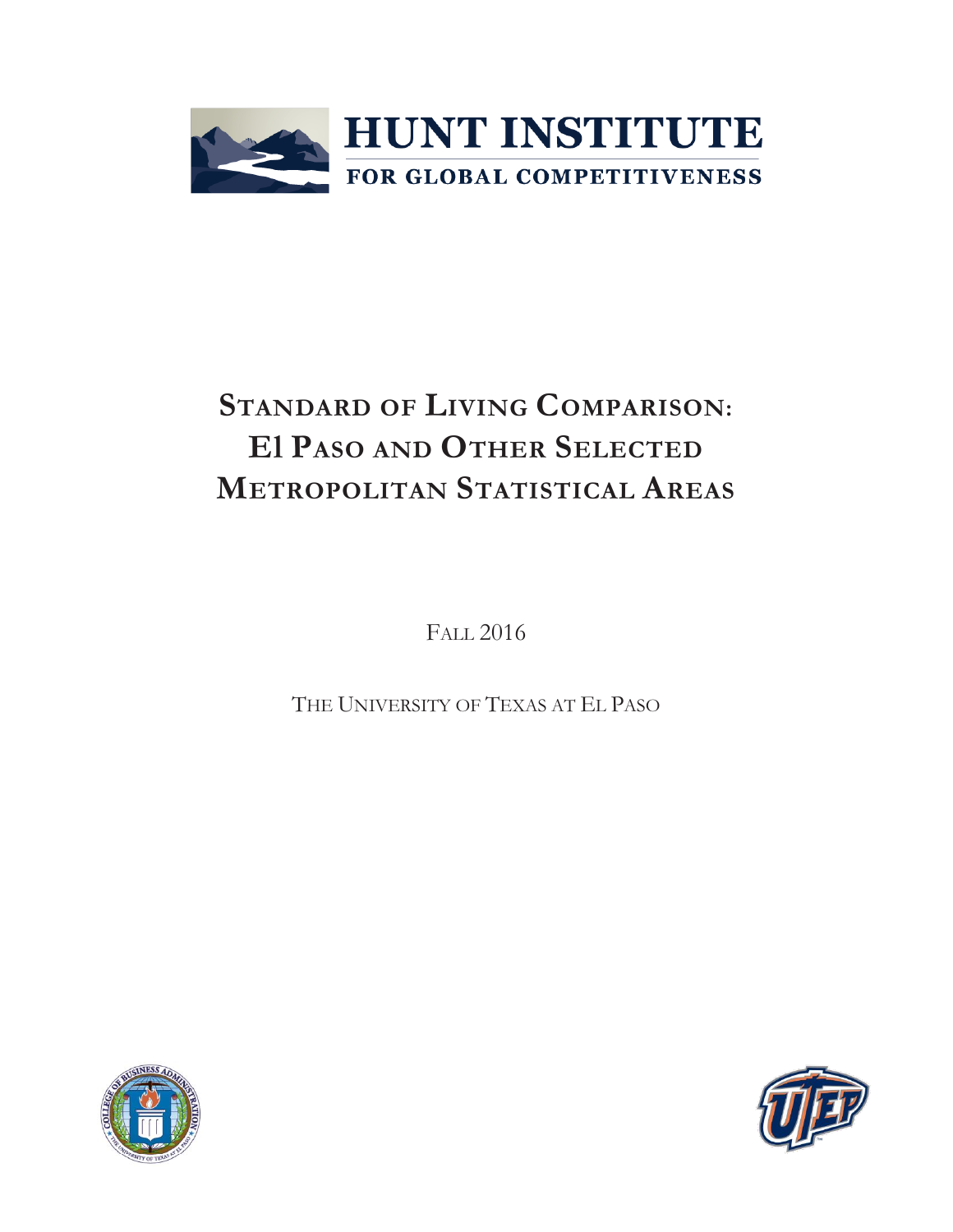## **Introduction**

Standard of living is a measure that compares the necessities, comforts, and luxuries available to a certain socioeconomic class, within a certain geographic area. This measure can be used to compare social and economic performance across different locations. It provides valuable decision-making information to individuals deciding whether or not to take a job opportunity in another geographic area, as well as to stakeholders and decision makers, such as politicians, planners, business owners, and entrepreneurs, who can use it as a performance framework.

This report is a comparative analysis of selected standard of living factors in El Paso, Texas, and nine other metropolitan statistical areas<sup>1</sup> (MSAs) located in the U.S.-Mexico Border States<sup>2</sup> with populations ranging between 200 thousand and 4.5 million (Table 1). The geographic location of these ten selected MSAs is illustrated in the map below (Figure 1).

The standard of living factors examined for the ten selected MSAs in this report include cost of living variables, economic performance indicators, and crime rates.

**Table 1. Selected Metropolitan Statistical Areas**

| No.            | <b>MSA</b>                | <b>State</b>    | Population<br>2015* |
|----------------|---------------------------|-----------------|---------------------|
| $\mathbf{1}$   | Phoenix-Mesa-Scottsdale   | $A\overline{Z}$ | 4,574,531           |
| 2              | San Diego-Carlsbad        | CA              | 3,299,521           |
| $\overline{3}$ | San Antonio-New Braunfels | <b>TX</b>       | 2,384,075           |
| 4              | Tucson                    | AZ              | 1,010,025           |
| 5              | Albuquerque               | <b>NM</b>       | 907,301             |
| 6              | McAllen-Edinburg-Mission  | <b>TX</b>       | 842,304             |
| 7              | El Paso                   | <b>TX</b>       | 838,972             |
| 8              | Corpus Christi            | <b>TX</b>       | 452,422             |
| 9              | Brownsville-Harlingen     | <b>TX</b>       | 422,156             |
| 10             | Yuma                      | AZ              | 204,275             |

**Source**: *U.S. Census Bureau. Note: \*Population Estimate (as of July 1) 2015*



 **Figure 1. Selected Metropolitan Statistical Areas**

 $\overline{\phantom{a}}$ 

<sup>2</sup> This analysis chose as objects of comparison ten MSAs located near the U.S.-Mexico border, with a relatively high percentage of Latino residents (thirty percent or more).

<sup>1</sup> The U.S. Census Bureau defines a metropolitan statistical area as a core urban area with a population of 50,000 or more.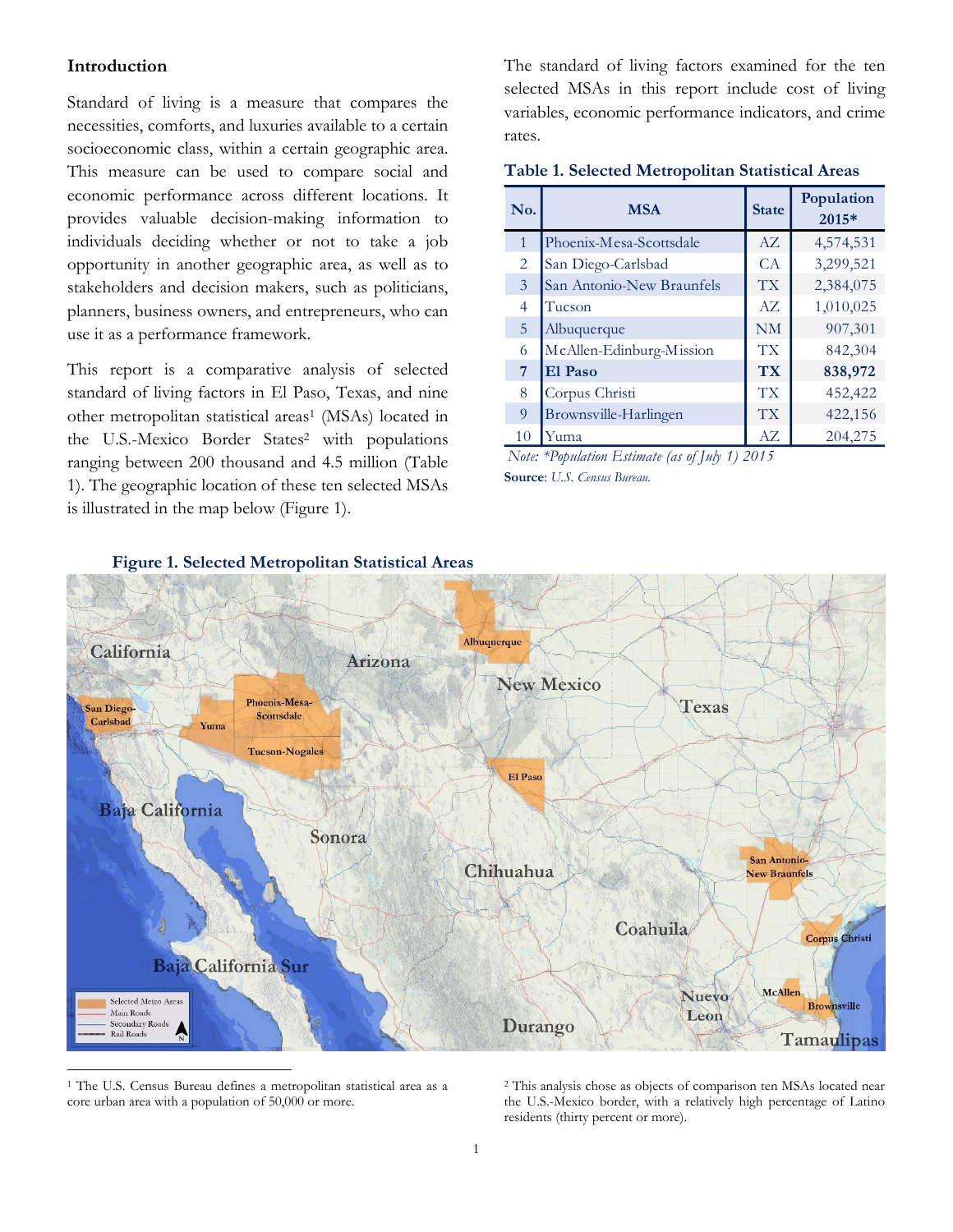San Diego appears as the most expensive MSA from the list. Although San Diego's wages are relatively high with respect to the rest MSAs, its high cost of living makes it less affordable. Conversely, San Antonio's low cost of living and favorable economic performance make it the most attractive place to live out of the MSAs analyzed. El Paso also shows favorable results with a cost of living index that tends to be below the nation's average. The results show El Paso to be a safe, relatively low-cost place to live, with a healthy and promising economy. Some figures in this report yielded unexpected results. Although a detailed analysis of such figures is beyond the scope of this analysis, it includes a brief discussion of potential explanations for these results.

# **I. Cost of Living**

 $\overline{\phantom{a}}$ 

Cost of living differences among urban areas are typically measured by indexes. <sup>3</sup> This report employs the *Cost of Living Index* (COLI) developed by the Council for Community and Economic Research (C2ER) <sup>4</sup>, which uses nationwide data from 260 metropolitan and nonmetropolitan participating areas. <sup>5</sup> It includes an overall index and six disaggregated categories: *Grocery Items, Housing, Utilities, Health Care, Transportation,* and *Miscellaneous Goods and Services*. The COLI uses the average of all participant areas for the six categories to create a base number that equals 100. The resulting number for each MSA can be then compared with the national average. <sup>6</sup> A number above 100 represents a cost of living higher than the national average, whereas a number below 100 represents a cost of living lower than the national average (C2ER, 2016). The cost of living figures amongst MSAs, however, should not be compared directly. To find the cost difference between two cities, a simple calculation is necessary (Box 1).

# **Box 1. Comparing Metro Areas**

(

(

#### **How to use the Cost of Living Index**

In order to compare the COLI for two MSAs, (using El Paso and San Diego as an example) the following calculation is needed:

$$
\frac{\text{San Diego (146.9) - El Paso (89.9)}}{\text{El Paso (89.9)}} \div 100 = 63.40
$$

This indicates that San Diego is 63.40 percent more expensive than El Paso. Thus, individuals who decide to move from El Paso to San Diego would need an increase of 63.40 percent in their after-tax income to maintain their current lifestyle.

Conversely, people considering a move from San Diego to El Paso would need the following calculation:

$$
\frac{\text{El Paso (89.9) - San Diego (146.9)}}{\text{San Diego (146.9)}} * 100 = -38.80
$$

This implies that individuals moving from San Diego to El Paso could sustain a 38.80 percent cut in their after-taxes income to maintain their current lifestyle.

**Source** *C2ER; Cost of Living Index, (Q2, 2016).*

El Paso is a relatively low-cost place to live with a cost of living being 13 percent below the national average. El Paso is the fourth least expensive MSA on the list (Table 2). McAllen and San Antonio arose as the most economical places on the list, with a COLI of 24.1 and 14.8 percent less than the national average, respectively. San Diego appears as the MSA with the highest COLI, 43.2 percent above the national average.

**Table 2**. **Overall Cost of Living**

| No.            | <b>MSA</b>                | Index |
|----------------|---------------------------|-------|
| 1              | San Diego-Carlsbad        | 143.2 |
| 2              | Yuma                      | 101.1 |
|                | Average (260 urban areas) | 100.0 |
| 3              | Phoenix-Mesa-Scottsdale   | 95.9  |
| $\overline{4}$ | Albuquerque               | 95.2  |
| 5              | Corpus Christi            | 94.5  |
| 6              | Tucson                    | 91.2  |
| 7              | El Paso                   | 87.6  |
| 8              | Brownsville-Harlingen     | 87.0  |
| 9              | San Antonio-New Braunfels | 85.2  |
| 10             | McAllen-Edinburg-Mission  | 75.9  |

**Source** *C2ER; Cost of Living Index, (Q2, 2016).*

<sup>6</sup> Although figures from the 260 urban areas included in the C2ER survey are not equal to the total number of urban areas in the country, for simplicity, it is referred as *the national average* in this analysis.

<sup>3</sup> Indexes incorporate scaled variables such that the value for one of the observations, which usually equals 100.

<sup>4</sup> The Council for Community and Economic Research (C2ER) is a membership organization that promotes economic research by working to improve data availability, enhance data quality, and foster learning about regional economic analytic methods. C2ER publishes information annually and quarterly. The data used in this exercise pertain to the second quarter of 2016.

<sup>5</sup> Weights assigned to relative costs are based on government survey data on expenditure patterns for professional and executive households in the top income quintile (C2ER, 2016).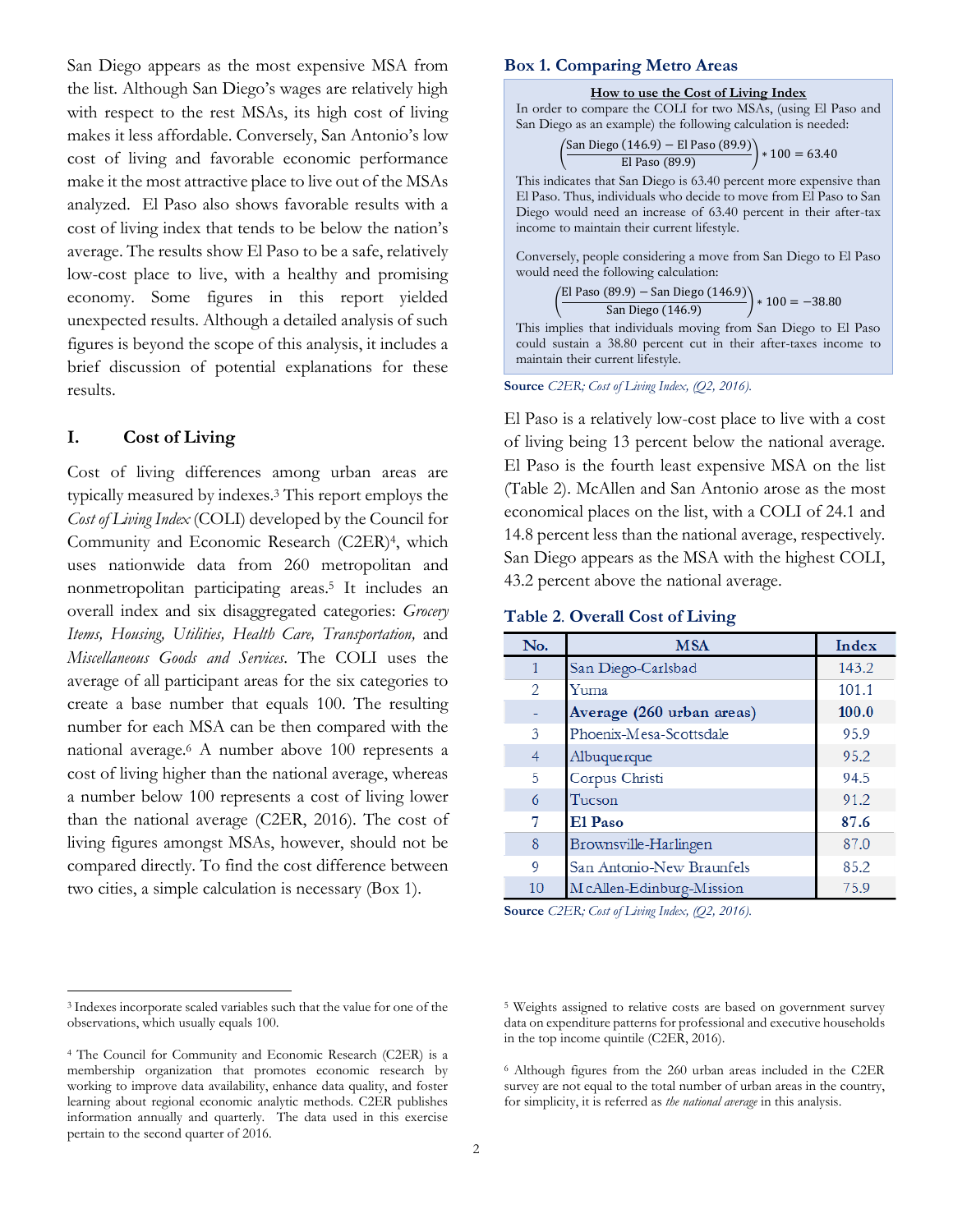## Grocery Items

Prices of *Grocery Items* in El Paso are among the highest in the analyzed group, 7.7 percent above the national average (Table 3). In fact, only San Diego and Yuma exceed El Paso's index; San Diego is 4.5 percent more expensive than El Paso and Yuma less than one percent. San Antonio and McAllen are the least expensive MSAs of the group, approximately 20 and 18 percent cheaper than the national average, respectively.

The factors that determine retail prices of grocery items are numerous and complex. These factors include fresh produce prices, labor costs, distribution, and operation costs, as well as competition and customer preferences (USDA, 2016). It is difficult to identify which combination of factors affects the retail prices of grocery items in El Paso the most. Yet, with less than one million inhabitants and relatively distant from large markets and distribution centers, such as Phoenix or the Texas Triangle,<sup>7</sup> it is possible that food transportation costs, economies of scale, and local customer preferences increase local retail grocery items' prices.

|  |  | <b>Table 3. Grocery Items</b> |  |
|--|--|-------------------------------|--|
|--|--|-------------------------------|--|

| No.          | <b>MSA</b>                | Index |
|--------------|---------------------------|-------|
| $\mathbf{1}$ | San Diego-Carlsbad        | 112.6 |
| 2            | Yuma                      | 108.1 |
| 3            | El Paso                   | 107.7 |
| 4            | Tucson                    | 100.9 |
|              | Average (260 urban areas) | 100.0 |
| 5            | Albuquerque               | 95.2  |
| 6            | Phoenix-Mesa-Scottsdale   | 95.0  |
| 7            | Brownsville-Harlingen     | 90.5  |
| 8            | Corpus Christi            | 84.7  |
| 9            | McAllen-Edinburg-Mission  | 81.7  |
| 10           | San Antonio-New Braunfels | 80.0  |

**Source** *C2ER; Cost of Living Index, (Q2, 2016).*

#### A. Housing

 $\overline{\phantom{a}}$ 

*Housing* prices in San Diego are the highest from the list; about 129 percent above the national average (Table 4). *Housing* prices for the rest of the MSAs on the list appear below the national average. El Paso is among the most affordable areas in this regard, with an estimated *Housing* index of 76.3. McAllen has the lowest *Housing* prices of the list with an index of 65.0.

The difference in housing prices between San Diego and the rest of the MSAs is substantial. San Diego's high Housing index denotes affordability difficulties for both, renting or buying a residence. According to the National Association of Realtors (2015), El Paso is located at a considerable higher position than San Diego in the housing affordability index produced by this organization. This position indicates that buying a single-family home is more accessible in El Paso than it is in San Diego. San Diego ranks fifth most difficult MSAs to afford a single-family home in the continental U.S.

| No.            | <b>MSA</b>                | Index |
|----------------|---------------------------|-------|
| $\mathbf{1}$   | San Diego-Carlsbad        | 229.9 |
|                | Average (260 urban areas) | 100.0 |
| 2              | Albuquerque               | 97.0  |
| 3              | Phoenix-Mesa-Scottsdale   | 96.0  |
| $\overline{4}$ | Corpus Christi            | 88.3  |
| 5              | Yuma                      | 83.8  |
| 6              | Brownsville-Harlingen     | 79.1  |
| 7              | El Paso                   | 76.3  |
| 8              | Tucson                    | 76.0  |
| 9              | San Antonio-New Braunfels | 75.9  |
| 10             | McAllen-Edinburg-Mission  | 65.0  |

| <b>Table 4. Housing</b> |  |  |  |  |  |  |
|-------------------------|--|--|--|--|--|--|
|-------------------------|--|--|--|--|--|--|

**Source** *C2ER; Cost of Living Index, (Q2, 2016).*

#### B. Utilities

Yuma, followed by Corpus Christi and San Diego, resulted more expensive than the national average in the *Utilities* category. El Paso ranks seventh on the list, about 10 percent below the national figure (Table 5). While El Paso is among the least expensive areas, the MSA with the lowest prices on the list is Albuquerque, with an index of 84.6. The calculated cost difference between Albuquerque and El Paso is approximately 6 percent.

<sup>7</sup> The Texas Triangle, comprising Dallas/Fort Worth-San Antonio-Houston-Austin, is an interconnected megaregion that facilitates maintaining efficient freight movements, offering multimodal solutions between metropolitan economies (Seedah and Harrison 2011).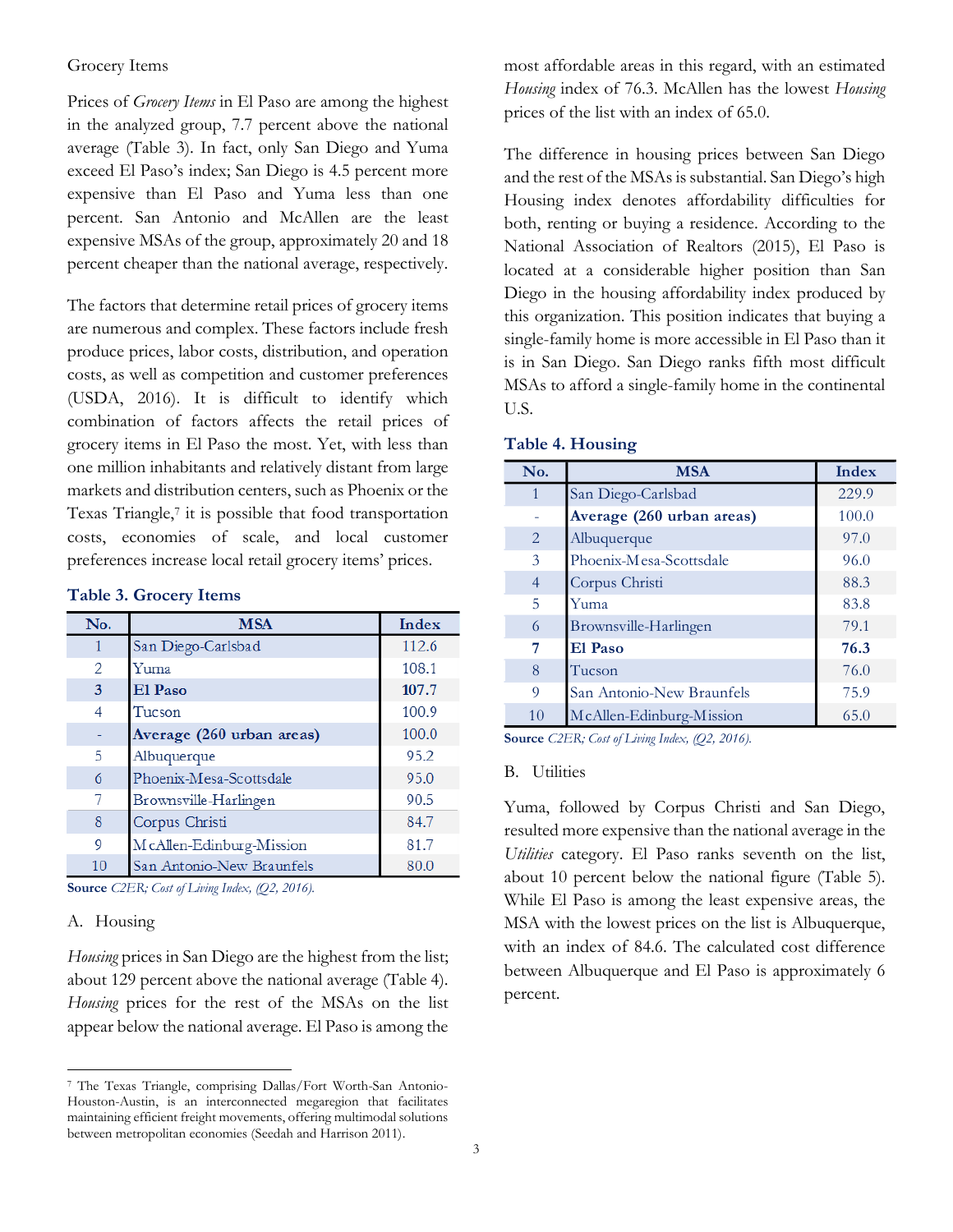This *Utilities* category in the COLI is largely driven by local electricity prices. Regional electricity prices are influenced by a wide number of factors, such as local regulations, market conditions, global factors, and other cost considerations. The only electricity provider in El Paso, *El Paso Electric*, is a publicly owned corporation with local regulations. State and local agencies determine electricity prices based on local market conditions, as well as generation and transportation costs. 8

## **Table 5. Utilities**

| No.            | <b>MSA</b>                | <b>Index</b> |
|----------------|---------------------------|--------------|
| $\mathbf{1}$   | Yuma                      | 123.5        |
| $\overline{2}$ | Corpus Christi            | 118.8        |
| 3              | San Diego-Carlsbad        | 110.5        |
|                | Average (260 urban areas) | 100.0        |
| $\overline{4}$ | Phoenix-Mesa-Scottsdale   | 95.1         |
| 5              | Brownsville-Harlingen     | 93.5         |
| 6              | Tucson                    | 92.6         |
| 7              | El Paso                   | 89.8         |
| 8              | McAllen-Edinburg-Mission  | 89.3         |
| 9              | San Antonio-New Braunfels | 87.3         |
| 10             | Albuquerque               | 84.6         |

**Source** *C2ER; Cost of Living Index, (Q2, 2016).*

#### C. Transportation

The COLI *Transportation* category is mostly determined by gasoline prices. While San Diego exceeds the national average by 28 percent, McAllen's index is about 17 percent below it (Table 6). El Paso ranks sixth, 3.8 percentage points below the national average. This index can vary considerably depending upon regional supply and demand of gasoline, operating costs, taxes, or international conditions such as armed conflicts, and global fluctuations in the price of oil.

#### D. Health Care

 $\overline{\phantom{a}}$ 

San Diego resulted the most expensive MSA on the list for the *Health Care* category. El Paso ranks sixth, 5.5 percent below the national average (Table 7). Brownsville and McAllen are the least expensive MSAs

<sup>8</sup> For more detail on energy prices and regulatory frameworks, the Hunt Institute for Global Competitiveness developed a Paso del Norte Region report: "Energy Sector Review".

on the list, 14.3 and 23.6 percent below the national average, respectively.

|  |  |  | <b>Table 6. Transportation</b> |
|--|--|--|--------------------------------|
|--|--|--|--------------------------------|

| No.            | <b>MSA</b>                | <b>Index</b> |
|----------------|---------------------------|--------------|
| $\mathbf{1}$   | San Diego-Carlsbad        | 128.5        |
| 2              | Yuma                      | 107.4        |
| $\overline{3}$ | Phoenix-Mesa-Scottsdale   | 100.5        |
|                | Average (260 urban areas) | 100.0        |
| $\overline{4}$ | Brownsville-Harlingen     | 97.7         |
| 5              | Corpus Christi            | 97.0         |
| 6              | El Paso                   | 96.2         |
| 7              | Albuquerque               | 96.0         |
| 8              | Tucson                    | 93.9         |
| 9              | San Antonio-New Braunfels | 87.6         |
| 10             | McAllen-Edinburg-Mission  | 82.9         |

**Source** *C2ER; Cost of Living Index, (Q2, 2016).*

Although there can be substantial quality differences in healthcare services across the nation, the Congressional Budget Office asserts that these differences do not entirely explain the existent price variations in the country (Congressional Budget Office, 2008). Factors such as demand for healthcare and constraints in the supply of healthcare providers typically play a relevant role; El Paso is not an exception.

#### **Table 7. Health Care**

| No.            | <b>MSA</b>                | Index |
|----------------|---------------------------|-------|
| $\mathbf{1}$   | San Diego-Carlsbad        | 106.2 |
| $\overline{2}$ | Yuma                      | 100.6 |
|                | Average (260 urban areas) | 100.0 |
| 3              | Phoenix-Mesa-Scottsdale   | 99.6  |
| $\overline{4}$ | Tucson                    | 99.4  |
| 5              | Albuquerque               | 98.6  |
| 6              | El Paso                   | 94.5  |
| 7              | Corpus Christi            | 92.6  |
| 8              | San Antonio-New Braunfels | 90.8  |
| 9              | Brownsville-Harlingen     | 85.7  |
| 10             | McAllen-Edinburg-Mission  | 76.4  |

**Source** *C2ER; Cost of Living Index, (Q2, 2016).*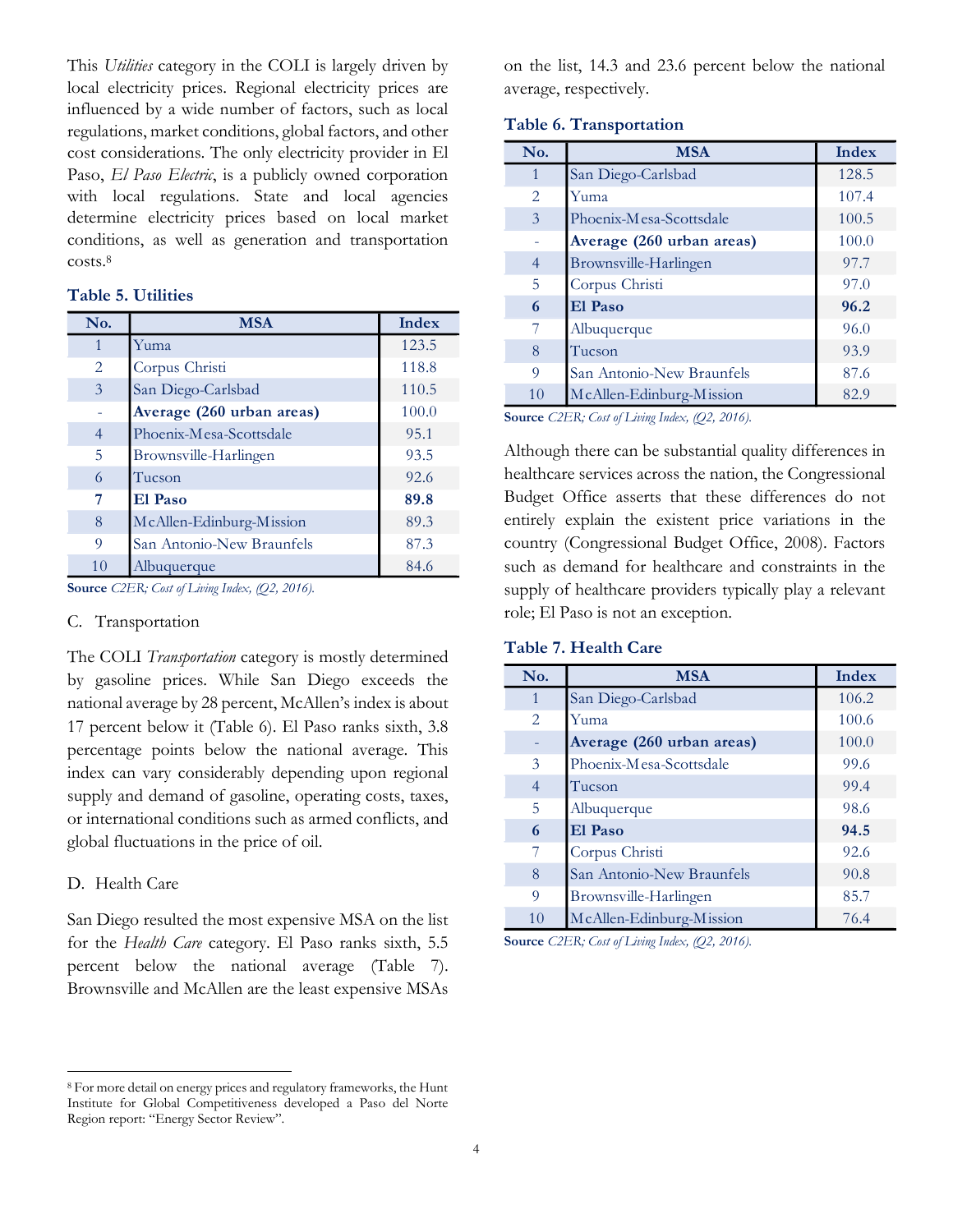#### E. Miscellaneous Goods and Services

The last category considered in the COLI is *Miscellaneous Goods and Services* <sup>9</sup> (Table 8). Yuma presents the highest prices for this category, 3.8 percent above the national average. McAllen and El Paso resulted the least expensive MSAs on the list, 23.8 and 15.4 percentage below the national average, respectively. Given that this category encompasses a wide variety of products and services, determining the explanations for the rankings and price discrepancies is complicated.

| No.            | <b>MSA</b>                | <b>Index</b> |
|----------------|---------------------------|--------------|
| 1              | Yuma                      | 103.8        |
| 2              | San Diego-Carlsbad        | 101.7        |
|                | Average (260 urban areas) | 100.0        |
| 3              | Tucson                    | 97.9         |
| $\overline{4}$ | Albuquerque               | 96.3         |
| 5              | Corpus Christi            | 95.5         |
| 6              | Phoenix-Mesa-Scottsdale   | 94.3         |
| 7              | San Antonio-New Braunfels | 93.1         |
| 8              | Brownsville-Harlingen     | 86.9         |
| 9              | El Paso                   | 84.6         |
| 10             | McAllen-Edinburg-Mission  | 76.2         |

**Table 8. Miscellaneous Goods & Services**

**Source** *C2ER; Cost of Living Index, (Q2, 2016).*

#### **II. Economic Performance**

There is a large number of variables that serve as indicators to measure the economic performance of a location. Typically, these variables are divided into three categories: employment, income, and output. This analysis uses *unemployment rates, annual mean wages, and per capita real gross domestic product (RGDP)* to measure the aforementioned categories.

#### A. Unemployment Rates

 $\overline{\phantom{a}}$ 

The Bureau of Labor Statistics (BLS) publishes monthly and annual *unemployment rates*, for the nation at different levels, including MSAs. For consistency and comparison purposes, this analysis presents annual averages for all MSAs on the list as well as for the nation (Table 9). The MSA with the lowest unemployment rate on the list is San Antonio with 3.8 percent, a relatively

low unemployment rate compared to the national average of 5.3 percent. Yuma is a clear outlier with an unemployment rate of 21.8 percent, substantially higher than any of the other MSA on the list. Although Yuma's unemployment rate appears among the highest in the nation, local experts claim that this rate does not reflect the city's economic and labor conditions. They argue that high unemployment rates can be, to some extent, attributable to being a border economy reliant on sectors considered seasonal sectors such as tourism and agriculture (Taracena, 2014).

El Paso, San Diego, and Corpus Christi share the second position on the list with an unemployment rate of 5.2 percent. El Paso's unemployment rate is low with respect to its historical average of 8.8 percent (BLS, 2016). A consistently low unemployment rate frequently leads to higher wages or a positive net domestic migration. 10

| No.          | <b>MSA</b>                | UR $(\%)$ |
|--------------|---------------------------|-----------|
| $\mathbf{1}$ | San Antonio-New Braunfels | 3.8       |
| 2            | San Diego-Carlsbad        | 5.2       |
| 3            | Corpus Christi            | 5.2       |
| 4            | El Paso                   | 5.2       |
| 5            | Phoenix-Mesa-Scottsdale   | 5.3       |
|              | <b>National Average</b>   | 5.3       |
| 6            | Tucson                    | 5.6       |
|              | Albuquerque               | 6.2       |
| 8            | Brownsville-Harlingen     | 7.1       |
| 9            | McAllen-Edinburg-Mission  | 7.9       |
| 10           | Yuma                      | 21.8      |

#### **Table 9. Unemployment Rate, 2015**

**Source**: *Bureau of Labor Statistics (BLS). Note: Annual Average Rankings*

#### B. Annual Mean Wages

The BLS also collects data on *annual mean wages*. This analysis gathers annual mean wages for the selected MSAs and the national average (Table 10). San Diego resulted the MSA with the highest wages on the list with an annual mean of \$54,210. Brownsville ranks last with \$33,710, while El Paso appears eighth with \$36,980. Although mean wages are often used to compare

<sup>9</sup> Miscellaneous Goods and Services category includes a broad number of items such as food services (hamburgers, pizza, and chicken), apparel articles (shirts, jeans, and khakis), entertainment (bowling, cinema), dry cleaning, haircuts, beer and wine, among others (C2ER, 2016).

<sup>10</sup> Net Domestic Migration - The difference between domestic inmigration to an area and domestic out-migration from the same area during a specified time period (U.S. Census Bureau, 2016).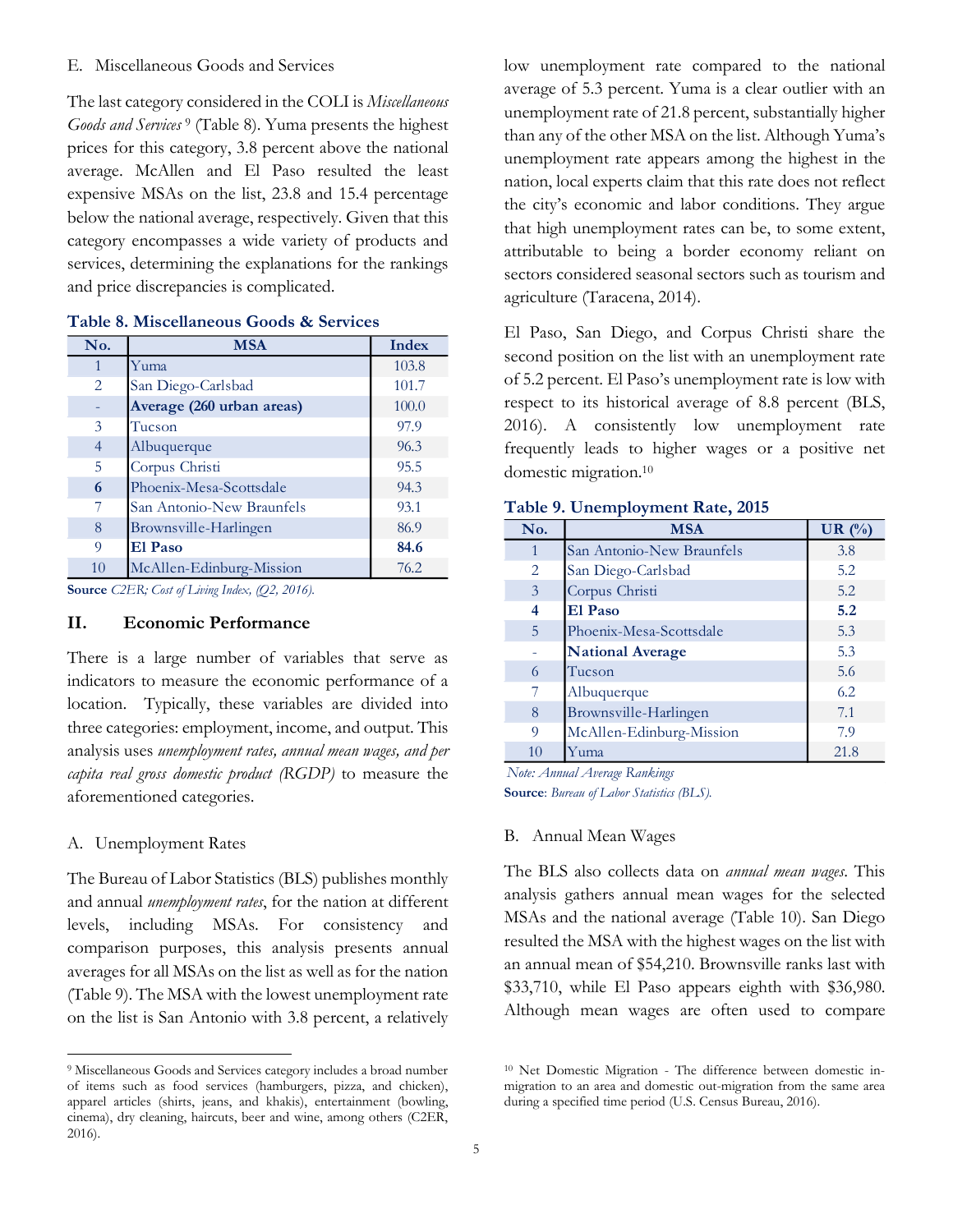MSAs' economic performance, such comparisons sometimes overlook factors that determine these wages. Some type of adjustment is required to reach a more realistic comparison. A wage adjustment using a cost of living index is a recurrent practice in both academic (Kaplow, 1996) and business reports (Governing, 2014) that helps reaching a more accurate comparison. This analysis uses MSAs' COLI figures from Table 2 to adjust the BLS annual mean wages. The resulting number (hereafter, a*djusted mean wages* <sup>11</sup>) takes into account cost of living expenditures for the different locations on the list. A higher the number (upper level in the table), indicates that products and services within the MSA are more affordable to consumers.

After the wage adjustment, San Diego falls from number one to nine on the list. While wages for this MSA are relatively high, they are not high enough to compensate for the high cost of living in the area. San Antonio is the MSA with the highest *adjusted mean wages,* climbing three positions from the unadjusted wages list (left hand side of Table 10). Based on the adjusted

figure, San Antonio appears as the most affordable MSA from the list. McAllen is the MSA with the larger upward change, climbing four positions from the unadjusted figure. McAllen has relatively low wages, but its low cost of living makes it an affordable place to reside. El Paso ranks seventh on the adjusted list, with a mild upward change of one position. Even after the cost of living adjustment, El Paso local wages are low compared to other MSAs in the study, as well as the nation as a whole.

## C. Per Capita Real Gross Domestic Product

The gross domestic product (GDP) is a measure of production at a local economy, frequently used to assess its economic performance. The GDP divided by annual prices (inflation) and population results in the *per capita real gross domestic product (RGDP)* <sup>12</sup>, which is used to compare economies across time periods and locations. The Bureau of Economic Analysis (BEA) publishes this figure on an annual basis for the MSAs in the nation (Table 11).

| No.                                                                                                                                                                                                                                                                                                                                              | <b>MSA</b>                | Annual<br><b>Mean Wage</b> | <b>MSA</b>                | Adjusted<br><b>Mean Wage</b> |  |  |  |
|--------------------------------------------------------------------------------------------------------------------------------------------------------------------------------------------------------------------------------------------------------------------------------------------------------------------------------------------------|---------------------------|----------------------------|---------------------------|------------------------------|--|--|--|
|                                                                                                                                                                                                                                                                                                                                                  |                           | $($)$                      |                           | $($)$                        |  |  |  |
| $\mathbf{1}$                                                                                                                                                                                                                                                                                                                                     | San Diego-Carlsbad        | 54,210                     | San Antonio-New Braunfels | 51,338                       |  |  |  |
|                                                                                                                                                                                                                                                                                                                                                  | <b>National Average</b>   | 48,320                     | Phoenix-Mesa-Scottsdale   | 48,697                       |  |  |  |
| $\overline{2}$                                                                                                                                                                                                                                                                                                                                   | Phoenix-Mesa-Scottsdale   | 46,700                     | National Average          | 48,320                       |  |  |  |
| 3                                                                                                                                                                                                                                                                                                                                                | Albuquerque               | 44,440                     | Tucson                    | 47,050                       |  |  |  |
| $\overline{4}$                                                                                                                                                                                                                                                                                                                                   | San Antonio-New Braunfels | 43,740                     | Albuquerque               | 46,681                       |  |  |  |
| 5                                                                                                                                                                                                                                                                                                                                                | Tucson                    | 42,910                     | McAllen-Edinburg-Mission  | 44,545                       |  |  |  |
| 6                                                                                                                                                                                                                                                                                                                                                | Corpus Christi            | 41,970                     | Corpus Christi            | 44,413                       |  |  |  |
| 7                                                                                                                                                                                                                                                                                                                                                | Yuma                      | 37,130                     | El Paso                   | 42,215                       |  |  |  |
| 8                                                                                                                                                                                                                                                                                                                                                | El Paso                   | 36,980                     | Brownsville-Harlingen     | 38,747                       |  |  |  |
| 9                                                                                                                                                                                                                                                                                                                                                | McAllen-Edinburg-Mission  | 33,810                     | San Diego-Carlsbad        | 37,856                       |  |  |  |
| 10                                                                                                                                                                                                                                                                                                                                               | Brownsville-Harlingen     | 33,710                     | Yuma                      | 36,726                       |  |  |  |
| Source:<br>Bureau of Economic Analysis (BEA), 2015.<br>C2ER. "Cost of Living Index" (Q2, 2016).                                                                                                                                                                                                                                                  |                           |                            |                           |                              |  |  |  |
| <sup>11</sup> A simple calculation was made to derive the adjusted mean wage:<br>(Annual mean wage / Cost of Living Index) x 100                                                                                                                                                                                                                 |                           |                            |                           |                              |  |  |  |
| <sup>12</sup> The RGDP Per Capita is the total output of goods and services in a<br>location, divided by its population and adjusted to base-year prices.<br>This variable is typically used to measure the economic progress or<br>economic performance broadly of an economy, namely a city, a county,<br>an MSA, a country, etc. (BEA, 2016). |                           |                            |                           |                              |  |  |  |

## **Table 10. Annual Mean Wage and Adjusted Mean Wage**

<sup>11</sup> A simple calculation was made to derive the adjusted mean wage: (Annual mean wage / Cost of Living Index) x 100

<sup>12</sup> The RGDP Per Capita is the total output of goods and services in a location, divided by its population and adjusted to base-year prices. This variable is typically used to measure the economic progress or economic performance broadly of an economy, namely a city, a county,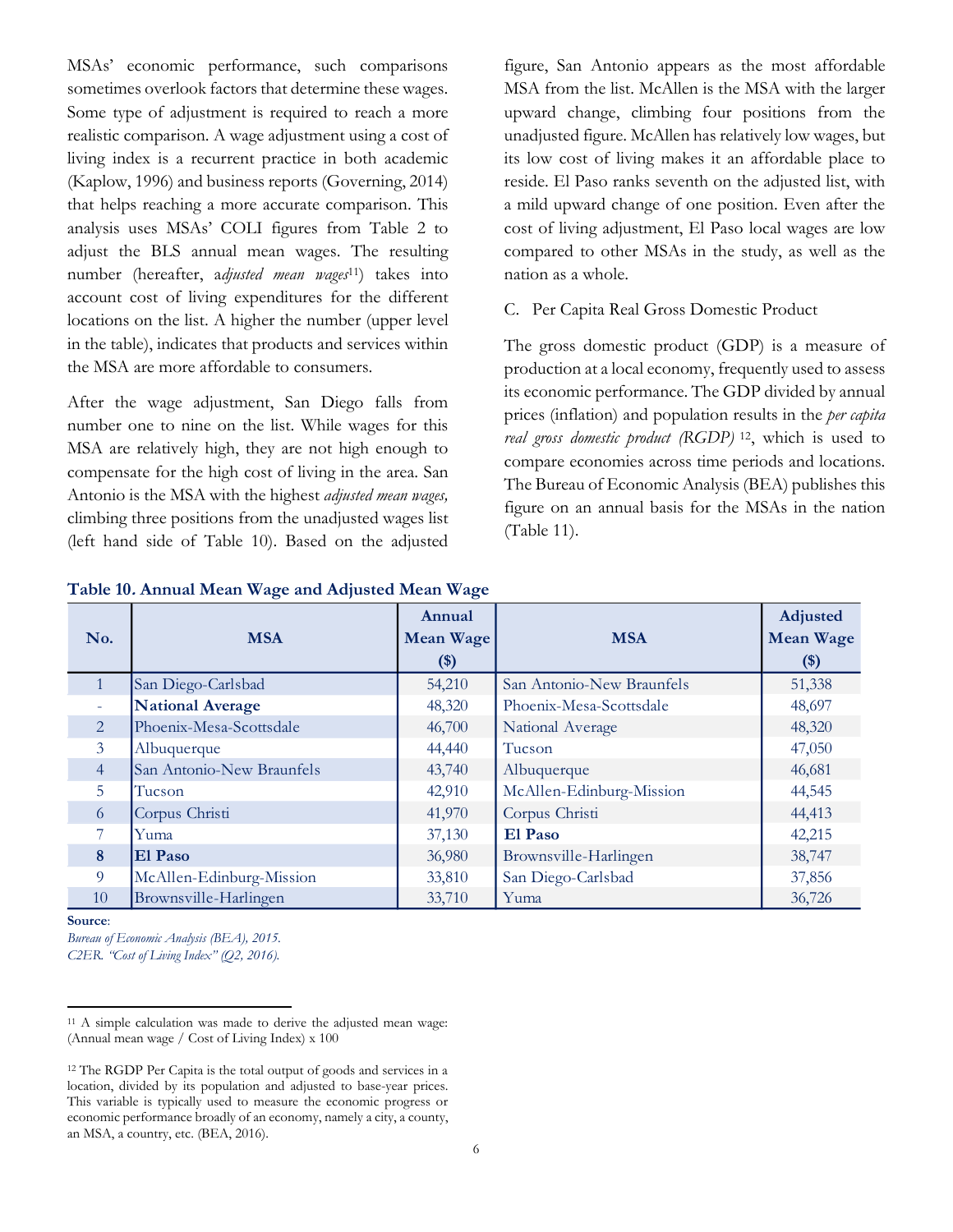For a broader perspective, this exercise compares two time periods, 2009 and 2015. While, the third column on Table 11 represents an initial point (2009), the fourth column represents the current performance of each locality (2015). Finally, the fifth column includes the Compound Annual Growth Rate (CAGR) between 2009 and 2015. The calculated CAGR serves as an additional way to assess the economic performance of the MSAs via their development during a six-year time period (Box 2).

# **Box 2. Compound Annual Growth Rate (CAGR)**

#### **How to calculate the compound annual growth rate**

The compound annual growth rate is the average growth rate per year between two periods and is calculated as follows:

$$
\left\{\!\left(\!\frac{\text{Per capita RGBP}_{2015}}{\text{Per capita RGBP}_{2009}}\!\right)^{1\!}/\!n-1\!\right\}*100
$$

Where *n* represents the number of years between the two studied periods (6 years); in this case the two periods are 2009 (the earlier period) and 2015 (the later period).

```
Source: Bureau of Economic Analysis (BEA).
```
San Diego is the MSA with the highest *per capita RGDP* on the list, with over \$60,000 in 2015, \$29,000 more

than the El Paso's. Brownsville and McAllen are the MSAs with the lowest *per capita RGDP* on the list with about \$20,000 during that same year. The MSAs that experienced the largest increase during the six-year period analyzed were San Antonio and Corpus Christi, with CAGR figures of 2.4 and 1.8 percent, respectively. Yuma's economy experienced an economic contraction of 1.6 percent per year on average during the same time period. McAllen grew at about the same pace as the nation's average. Finally, El Paso's *per capita RGDP* did not change during the six-year period, which implies a mild economic growth that only resembles its population growth within such period.

# **III. Crime Rates**

This report includes a comparative analysis of crime rates for the ten MSAs on the list. Safety, typically measured by the number of crimes reported, is a standard of living factor of great interest for the community. The Federal Bureau of Investigation (FBI) collects and reports crime rates for the nation, <sup>13</sup> which are disaggregated into *violent crimes<sup>14</sup>* and *property crimes. 15* Total crime was calculated as the added value of the two crime classifications (Table 12).

| Table 11. Per Capita Real Gross Domestic Product and Compound Annual Growth Rate |  |  |  |  |
|----------------------------------------------------------------------------------|--|--|--|--|
|                                                                                  |  |  |  |  |

| No.                      | <b>MSA</b>                | Per capita RGDP | Per capita RGDP | <b>CAGR</b>      |
|--------------------------|---------------------------|-----------------|-----------------|------------------|
|                          |                           | $2009($ \$)     | $2015($ \$)     | 2009-2015 $(\%)$ |
| $\mathbf{1}$             | San Diego-Carlsbad        | 56,923          | 60,175          | 0.9              |
| $\overline{\phantom{a}}$ | <b>United States</b>      | 49,794          | 52,896          | 1.0              |
| 2                        | Corpus Christi            | 41,648          | 46,486          | 1.8              |
| 3                        | Phoenix-Mesa-Scottsdale   | 43,233          | 43,264          | 0.0              |
| $\overline{4}$           | Albuquerque               | 43,783          | 42,613          | $-0.5$           |
| 5                        | San Antonio-New Braunfels | 36,631          | 42,169          | 2.4              |
| 6                        | Tucson                    | 33,288          | 32,152          | $-0.6$           |
| 7                        | El Paso                   | 30,861          | 30,865          | 0.0              |
| 8                        | Yuma                      | 26,784          | 24,384          | $-1.6$           |
| 9                        | Brownsville-Harlingen     | 19,503          | 20,088          | 0.5              |
| 10                       | McAllen-Edinburg-Mission  | 18,660          | 20,007          | 1.2              |

**Source**: *Bureau of Economic Analysis (BEA).* Notes: *In 2009 US dollars (chained)*

 $\overline{\phantom{a}}$ 

<sup>15</sup> Property crimes are defined as those offenses which do not involve force or threat of force against the victims and can be classified in four categories: burglary, larceny-theft, motor vehicle theft, and arson.

<sup>13</sup> Federal Bureau of Investigation (FBI). Crime in the United States by MSA, 2014; Table 6.

<sup>14</sup> Violent crimes are defined as those offenses which involve force or threat of force and can be classified in four categories: murder and nonnegligent manslaughter, forcible rape, robbery, and aggravated assault.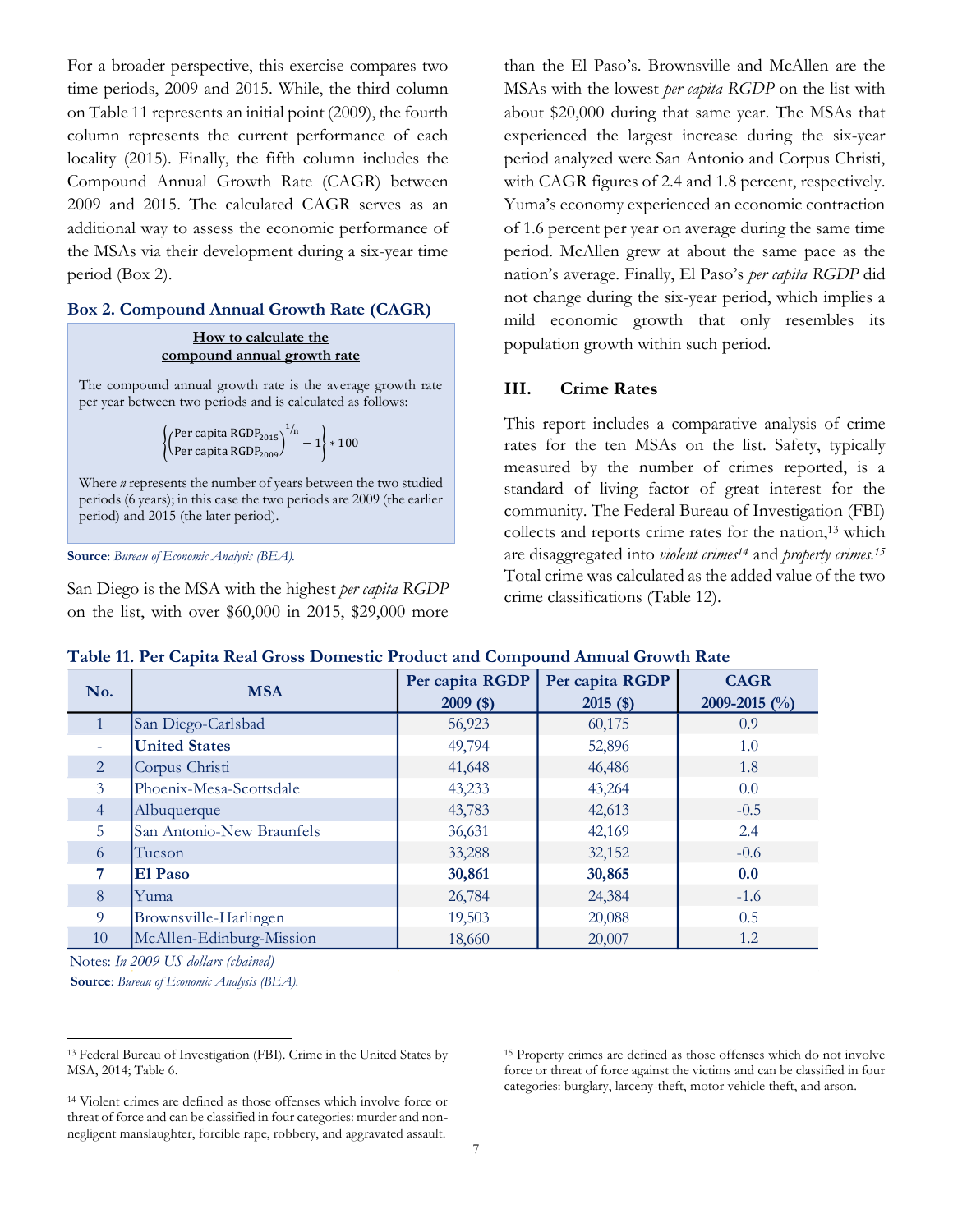| No.            | <b>MSA</b>                | Violent crime | <b>Property crime</b> | <b>Total Crime</b> |
|----------------|---------------------------|---------------|-----------------------|--------------------|
|                | San Diego-Carlsbad        | 325           | 1,814                 | 2,139              |
| $\overline{2}$ | El Paso                   | 369           | 2,030                 | 2,398              |
| $\mathfrak{Z}$ | Yuma                      | 372           | 2,558                 | 2,931              |
| $\sim$         | <b>National Rate</b>      | 366           | 2,596                 | 2,962              |
| $\overline{4}$ | Brownsville-Harlingen     | 259           | 3,317                 | 3,576              |
| 5              | McAllen-Edinburg-Mission  | 329           | 3,365                 | 3,695              |
| 6              | Phoenix**                 | 380           | 3,657                 | 4,036              |
| 7              | San Antonio-New Braunfels | 405           | 4,198                 | 4,603              |
| 8              | Corpus Christi            | 589           | 4,085                 | 4,674              |
| 9              | Albuquerque               | 740           | 4,271                 | 5,011              |
| 10             | Tucson*                   | 434           | 4,849                 | 5,283              |

**Table 12. Crime Rates, 2014**

Notes: *Rate per 100,000 inhabitants*

**Source**: *Federal Bureau of Investigation (FBI). \* Data correspond to 2013; \*\* Data correspond to 2011*

Tucson showed the highest property crime rate with 4,849 reported crimes per 100,000 inhabitants. The MSA with the highest violent crime rate was Albuquerque with 740, twice as much as El Paso's rate. Conversely, the MSA with the least number of violent crimes (adjusted to population) is Brownsville with 259 crimes per 100,000 inhabitants. Tucson appears to be the most dangerous MSA on the list with a total crime rate of 5,283 crimes per 100,000 inhabitants. San Diego and El Paso appear as the MSAs with the lowest total crime rates on the list, both below the national average.

# **Final Thoughts**

A relevant additional consideration in this analysis is the border proximity. Some of the MSAs on the list are adjacent to a Mexican city. This turns into an economic benefit for local residents who cross the border to acquiring products or services at a more affordable price than at their north-bound counterpart. There is evidence that, given the low cost of labor in Mexico, some U.S. residents cross the border to buy groceries, health care, or hospitality services (Ramirez, 2015). This is particularly common for residents of Hispanic origins.

Regardless of the high cost of grocery items in El Paso, this report confirms its status as a safe, affordable place to live in, with a healthy promising economy. Despite this, El Paso needs to take action in order to raise its average wages and keep up the growing pace of localities with similar characteristics, as well as with the rest of the nation. San Diego appears as a MSA where a general basket of consumer items seems difficult to afford, even with its relative high wages. Conversely, San Antonio's results indicate a strong economy with relative high wages and low living costs, making it an attractive place to reside.

Standard of living variables vary widely across the nation. Different urban areas are exposed to a number of conditions that define them. The perfect place to live, where all desirable variables meet high standards, may not ever exist. Every community has unique characteristics that their residents treasure, characteristics that cannot be measured objectively. Nevertheless, it is worthwhile to produce a mechanism of comparison that serves as a decision-making aid when the idea of migrating arises. Besides, this analysis also becomes valuable for community leaders who want to understand the position of their community vis a vis other localities, plan ahead for future development goals, and take actions to improve current conditions.

#### **This report was completed by:**

Esmeralda Orozco, B.E. Research Assistant eporozcogutierrez@miners.utep.edu

Manuel Reyes, D.E.D. Research Associate mlreyes2@utep.edu

Jesus Mendoza, B.B.A Research Assistant jemendoza2@miners.utep.edu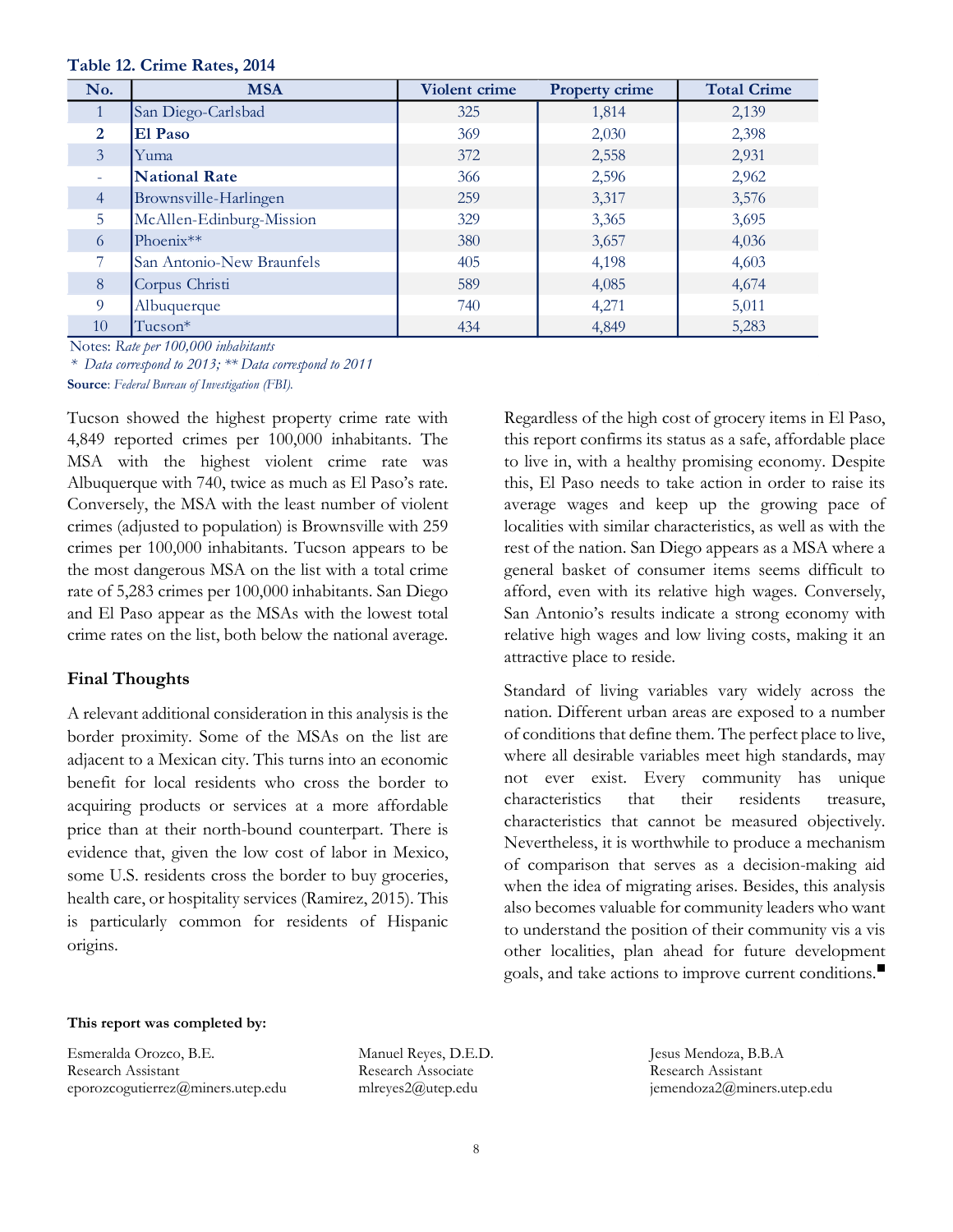## **References**

- Bureau of Economic Analysis (BEA); U.S. Department of Commerce. 2016. *Per capita real GDP by metropolitan area (chained 2009 dollars).* Accessed September 2016. http://www.bea.gov/iTable/iTable.cfm?reqid=70&step=1&isuri=1&acrdn=2#reqid=70&step=1&isuri=1.
- —. 2016. *The Role of GDP in measuring economic performance broadly.* Accessed September 2016. http://www.bea.gov/national/GDP\_economicrole.htm.
- Bureau of Labor Statistics (BLS); U.S. Department of Commerce. 2016. *Local Area Unemployment Statistics; El Paso Metropolitan Statistical Area.* Accessed September 2016. http://data.bls.gov/pdq/SurveyOutputServlet.
- —. 2015. *Local Area Unemployment Statistics; Unemployment Rates for Metropolitan Areas. Annual Average Rankings.* Accessed September 2016. http://www.bls.gov/lau/lamtrk15.htm.
- —. 2015. *Occupational Employment Statistics. Metropolitan and Nonmetropolitan Area Occupational Employment and Wage Estimates.* May. Accessed September 2016. http://www.bls.gov/oes/current/oessrcma.htm.
- Congressional Budget Office; Congress of the United States. 2008. *Geographic Variation in Health Care Spending.* February . Accessed September 2016. https://www.cbo.gov/sites/default/files/110th-congress-2007- 2008/reports/02-15-geoghealth\_0.pdf.
- Federal Bureau of Investigation (FBI). 2013. *Table 6. Crime in the United States by Metropolitan Statistical Area .* Accessed September 2016. https://ucr.fbi.gov/ucr-publications.
- —. 2011. *Table 6. Crime in the United States by Metropolitan Statistical Area .* Accessed September 2016. https://ucr.fbi.gov/ucr-publications.
- —. 2014. *Table 6. Crime in the United States by Metropolitan Statistical Area.* Accessed September 2016. https://ucr.fbi.gov/ucr-publications.
- Governing. 2015. *Cost of Living Adjusted Wage Data for U.S. Metro Areas.* Accessed September 2016. http://www.governing.com/gov-data/metro-area-wages-cost-of-living-adjusted-2014-data.html.
- Kaplow, Louis. 1996. *Regional Cost 0f Living Adjustments in Tax-Transfer Schemes.* Discussion Paper, Cambridge, MA: Harvard Law School.
- Leibtag, Ephraim, and United States Department of Agriculture (USDA). 2005. *Where You Shop Matters: Store Formats Drive Variation in Retail Food Prices.* November 1. Accessed September 2016. http://www.ers.usda.gov/amberwaves/2005-november/where-you-shop-matters-store-formats-drive-variation-in-retail-foodprices.aspx#.V9xvSvkrLmF.
- National Association of Realtors. 2015. *The Housing Affordability Index; Metropolitan Index.* Accessed September 2016. http://www.realtor.org/topics/housing-affordability-index.
- Ramirez, Anai. 2015. "Many U.S. citizens choosing Mexico for affordable health care again." *Borderzine*, October 5: http://borderzine.com/2015/10/many-u-s-citizens-choosing-mexico-for-affordable-health-care-again/. Accessed September 2016. http://borderzine.com/2015/10/many-u-s-citizens-choosing-mexico-foraffordable-health-care-again/.
- —. 2015. "Many U.S. Citizens Choosing Mexico for Affordable Health Care Again." *Borderzine. Reporting Across Fronteras*, October 5: http://borderzine.com/2015/10/many-u-s-citizens-choosing-mexico-for-affordablehealth-care-again/.
- Seedah, Dan, and Robert Harrison. 2011. *Megaregion Freight Movements: A Case Study of the Texas Triangle.* Technical Report; 476660-00075-1, Austin, TX: Center for Transportation Research; University of Texas at Austin.